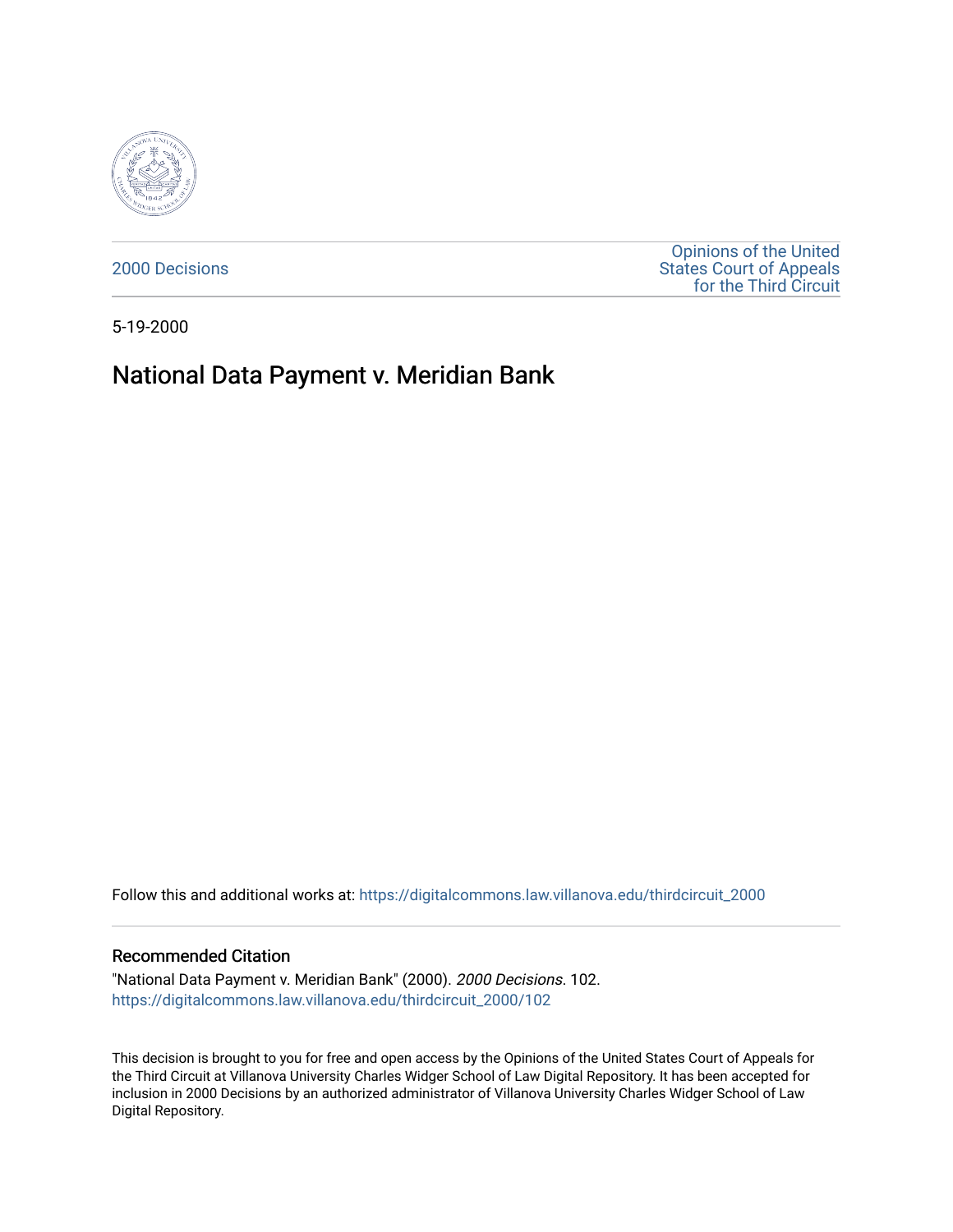```
Filed May 19, 2000 
UNITED STATES COURT OF APPEALS 
FOR THE THIRD CIRCUIT 
No. 99-1445 
NATIONAL DATA PAYMENT SYSTEMS, INC, 
        Appellant 
v. 
MERIDIAN BANK; 
CORESTATES FINANCIAL CORPORATION 
ON APPEAL FROM THE 
UNITED STATES DISTRICT COURT FOR THE 
EASTERN DISTRICT OF PENNSYLVANIA 
(Dist. Court No. 97-cv-06724) 
District Court Judge: J. Curtis Joyner 
Argued: March 6, 2000 
Before: SCIRICA, ALITO, and ALDISERT, Circuit Judges 
(Filed: May 19, 2000) 
        ROBERT N. FELTOON (Argued) 
        STEVEN PACHMAN 
        Conrad O'Brien Gellman & 
        Rohn, P.C. 
        1515 Market Street, 16th Floor 
        Philadelphia, PA 19102 
        Counsel for Appellant
```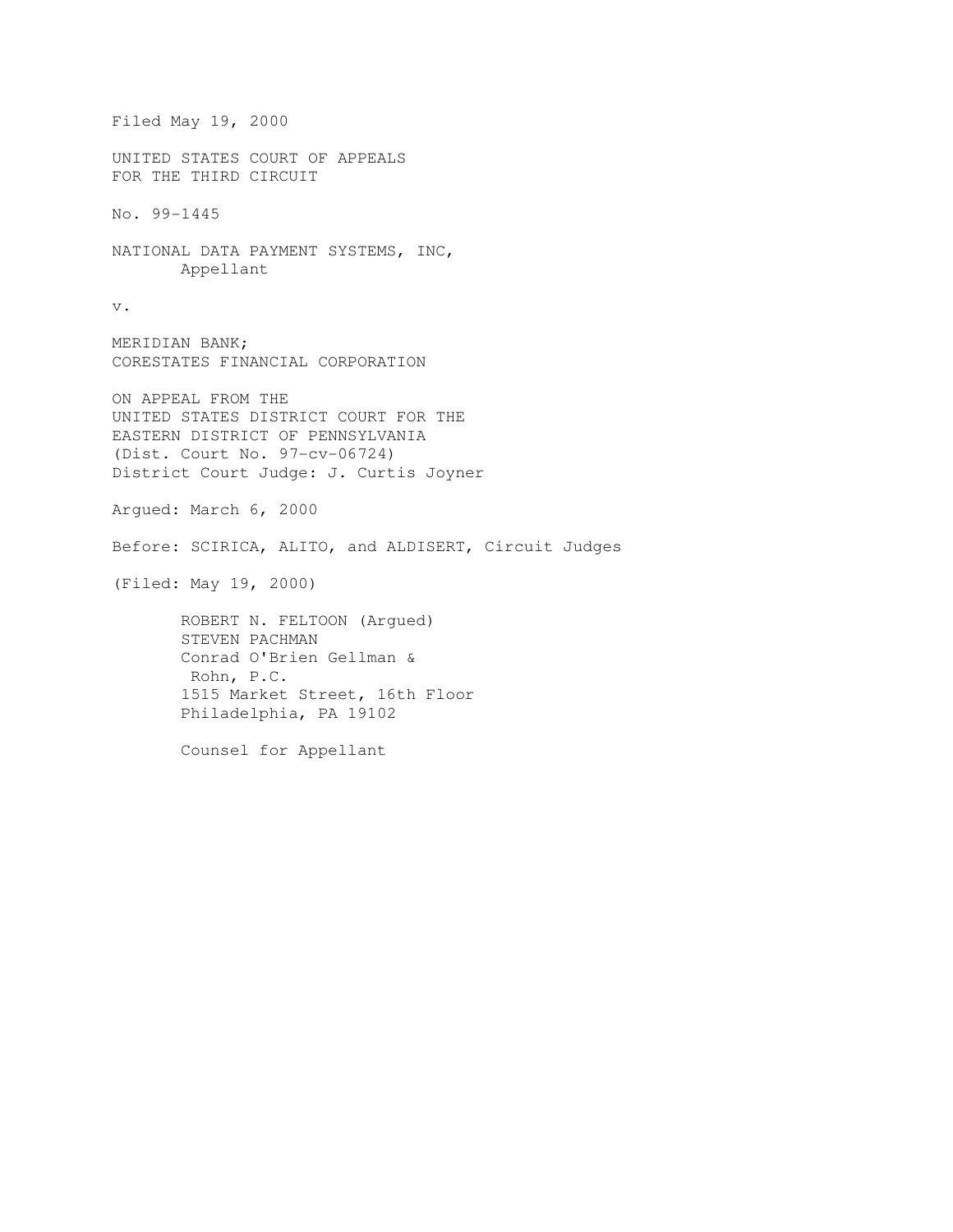G. THOMPSON BELL, III (Argued) MATTHEW W. RAPPLEYE Stevens & Lee 111 North Sixth Street, P.O. Box 679 Reading, PA 19603

Counsel for Appellees

OPINION OF THE COURT

ALITO, Circuit Judge:

Appellant National Data Payment Systems, Inc. ("NDPS") entered into a contract to purchase Meridian Bank's ("Meridian") merchant credit card business. The parties failed to close the deal prior to the contractual termination date. After the termination date had passed, Meridian exercised its option to call off the deal. NDPS brought suit against Meridian for breach of contract, alleging that it had failed to exercise its best efforts to bring the deal to a close. NDPS also sued CoreStates Financial Corp. ("CoreStates"), which had announced its planned acquisition of Meridian shortly before the events in dispute, for tortious interference with contractual relations. The District Court granted summary judgment in favor of the defendants, and we affirm.

I.

On September 15, 1995, NDPS entered into a Purchase Agreement (the "Agreement") with Meridian Bank for the purchase of Meridian's merchant credit card business. Three provisions of the Agreement are especially relevant to this case:

Closing/Best Efforts Clause -- Section 3.1 provided that a closing was to occur "on the date to be mutually agreed upon by the parties which shall be within thirty (30) days after the expiration or termination of any applicable waiting period under the Hart-Scott-Rodino Antitrust Improvements Act of 1976." (App. 378-79.) The section further provided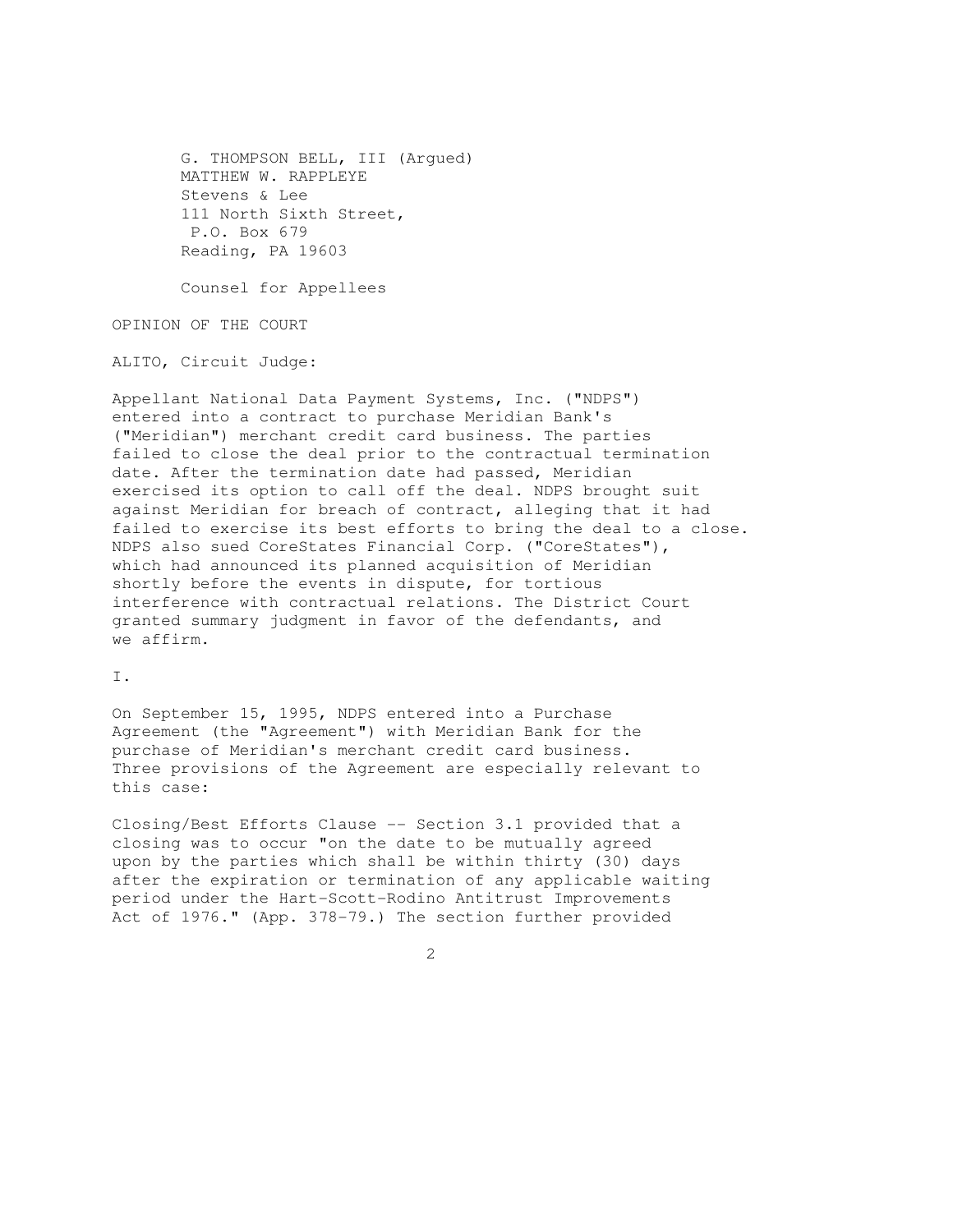that "Meridian and NDPS agree to use their best efforts to achieve satisfaction of the conditions to Closing set forth in the Agreement and to consummate the Closing on the terms and subject to the conditions set forth in this Agreement." (App. 379.)

Termination Clause -- Section 11.1 provided that the "Agreement may be terminated by either Meridian or NDPS and shall be of no further force and effect . . . (b) in the event the Closing shall not have occurred by October 30, 1995." (App. 399.)

Written Waiver Clause -- Section 15.8 provided that "[t]his Agreement . . . shall not be amended, modified or waived in any fashion except by an instrument in writing signed by the parties hereto." (App. 404.)

The Agreement also contained a covenant that Meridian would not compete with NDPS in the merchant credit card business for ten years. (App. 388.) This covenant did not extend, however, to any company that subsequently acquired Meridian. (App. 389.)

On October 10, 1995--before the Agreement had closed--CoreStates announced that it had entered into a merger agreement under which it would acquire Meridian. CoreStates operated its own merchant credit card business and believed that Meridian's merchant portfolio--whose sale to NDPS was then pending--would be a valuable addition to its own business. CoreStates and Meridian thus decided to contact NDPS to see if it was still planning to go forward with the transaction.

On Thursday, October 26, 1995, Meridian arranged a conference call between representatives of NDPS, Meridian and CoreStates to discuss the effect that the CoreStates merger would have on the pending sale. Meridian Senior Vice President Michael Hughes opened the call by stating that "[w]e really have two options at this point in time. To proceed under the terms of the definitive agreement, or to mutually agree to terminate." (Hughes Dep., App. 160.) Meridian explained that the pending merger with CoreStates could change the economics of the NDPS-Meridian deal, because the Purchase Agreement's non-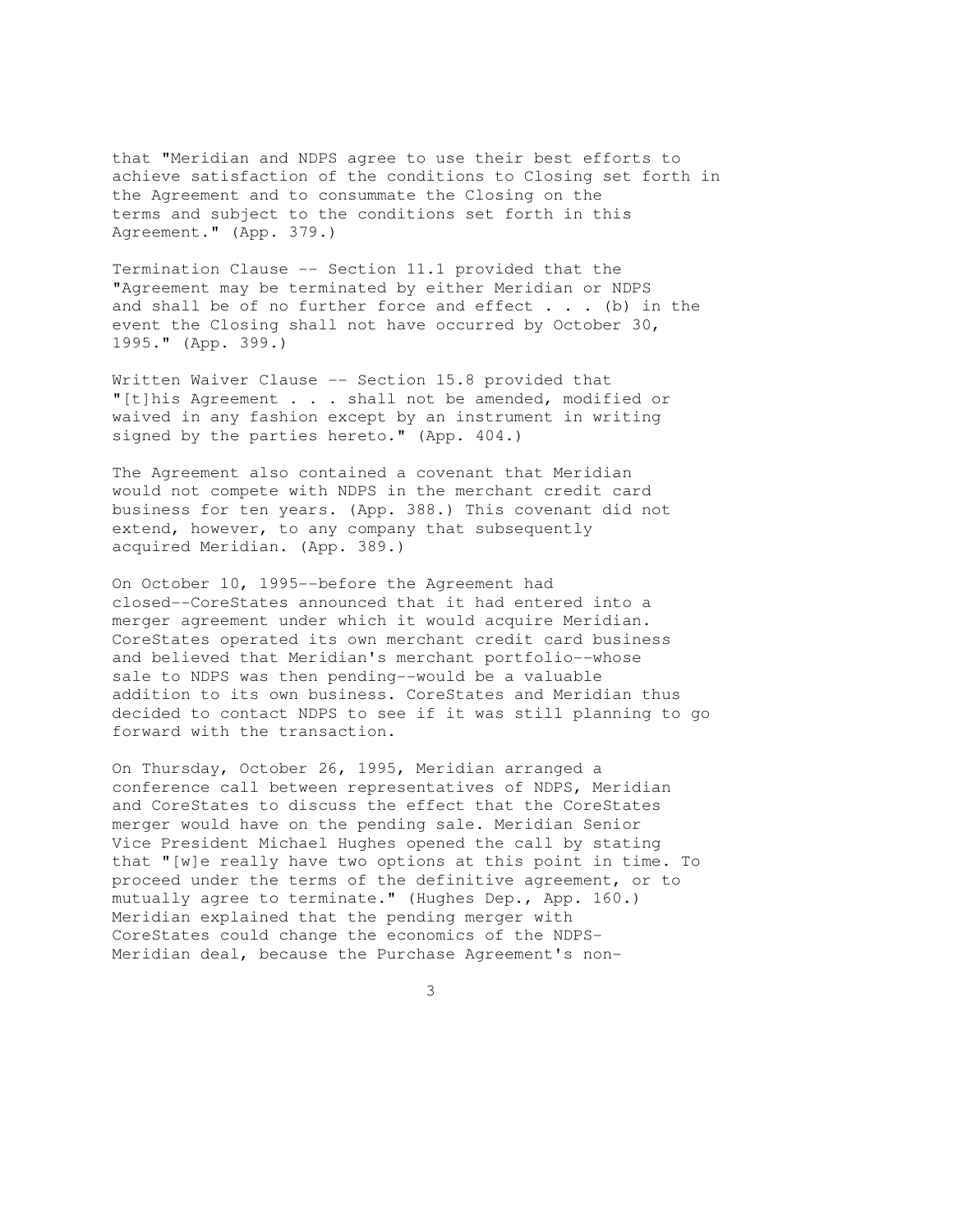competition covenant would not extend to CoreStates. (Hughes Dep., App. 160.)

CoreStates senior executive Thomas Kaplan then took the floor. In an exchange that various participants characterized as "heated" and "threatening," (Bucolo Dep., App. 67; Shea Dep., App. 215), Kaplan stated that CoreStates was building a network of "business banking centers" which would generate merchant credit leads. (Bucolo Dep., App. 67.) Kaplan claimed that CoreStates would not be required to share these leads with NDPS under the Agreement: "look, you know if you do this agreement, you're not going to get these referrals. . . . you guys just aren't going to get the value out of this deal." (Bucolo Dep., App. 67.) Meridian Vice President Chris Bucolo, who participated in the call, testified that he believed that "Mr. Kaplan's intent was to not allow the conversation to go anywhere other than, you know, if this deal goes through, you're not going to get the value."1 At the end of the call, NDPS told Meridian that it would advise it of whether or not it wanted to proceed with the deal by the next Monday or Tuesday (that is, October 30 or 31).

The next day (Friday, October 27), Bucolo was told by Hughes that Meridian was "going to let the closing date [October 30] go by without responding to [NDPS] and basically try to rely on that part of the contract to not go through with the deal." (Bucolo Dep., App. 69-70.) As Bucolo understood it, "the game plan was to let the date essentially come and go and then rely on it to kill the deal." (Bucolo Dep., App. 69-70).

As of the following Monday--the October 30 termination date--Meridian had not heard back from NDPS. That day, Hughes called NDPS Senior Vice President Kevin Shea to inquire as to the status of the deal. Shea told Hughes that

1. Bucolo also testified that he believed that Kaplan's reference to CoreStates' "business banking centers" was"overstated" and "not consistent with the facts." He stated that the call was the first time he had ever heard of these centers, and that CoreStates subsequently informed him that there were "only a couple" in existence at that time. As a result, Bucolo opined that Kaplan's statements about the banking centers "seemed like a sham." (App. 68.)

 $\mathcal{L}_\mathcal{L}$  , and the set of the set of the set of the set of the set of the set of the set of the set of the set of the set of the set of the set of the set of the set of the set of the set of the set of the set of th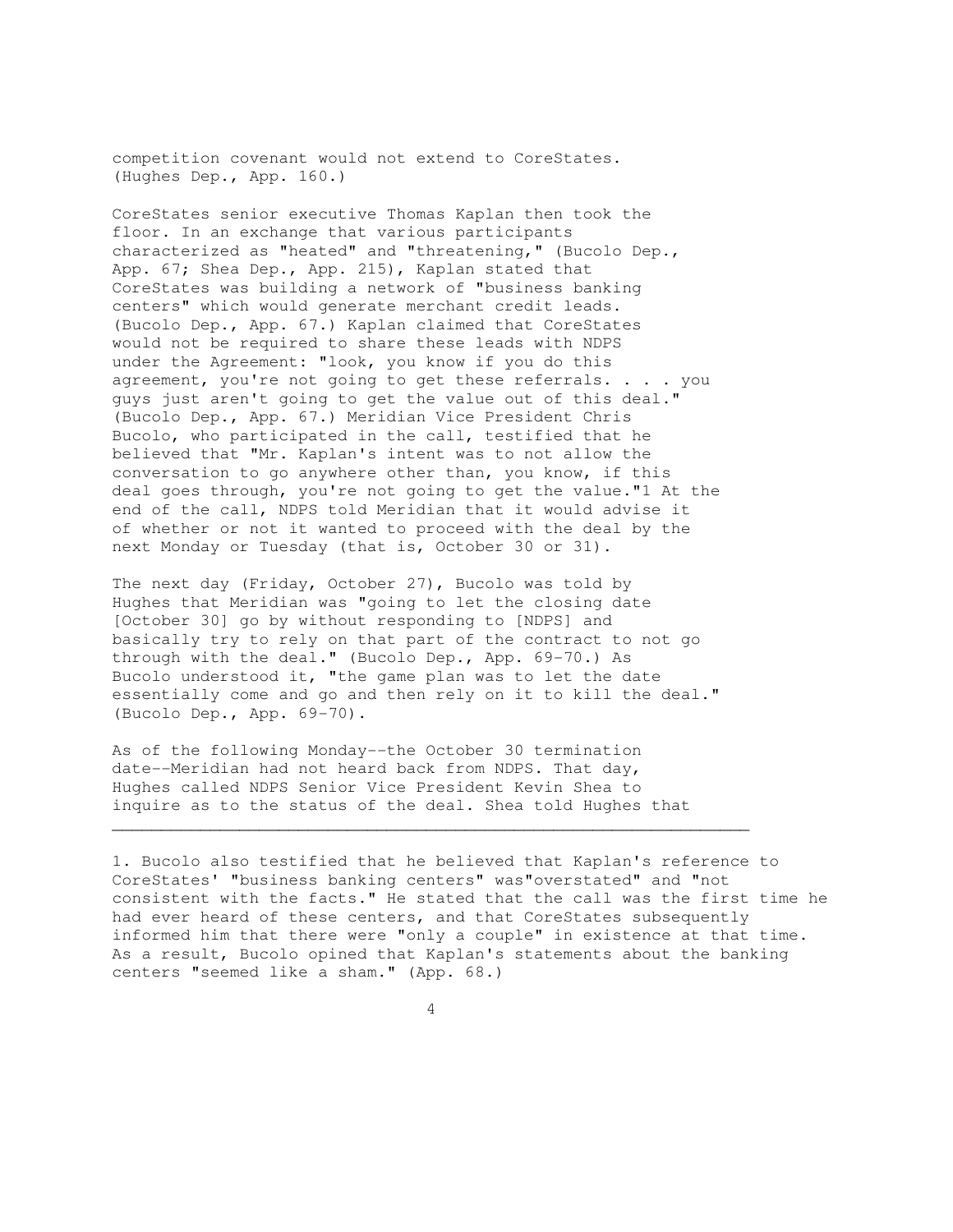NDPS was meeting on the topic that day, and that they would call Hughes back later that day or the next day. Hughes said that this would be "fine." (Shea Dep., App. 218.) Although Hughes recognized that October 30 was the "drop-dead date" under the Agreement, he consciously did not bring this fact to Shea's attention.2 (Hughes Dep., App. 163.)

NDPS, in fact, did not get back to Meridian that day or the next. On November 2, Hughes had a telephone conversation with NDPS Vice President Eugene Horn, during which Hughes mentioned that the October 30 termination date had passed. (Horn Dep., App. 137.) Horn testified that he conveyed his own belief that NDPS wanted to close, and promised to get back to Hughes the next day. (Horn Dep., App. 137.)

On Friday, November 3, Horn again spoke with Hughes and advised him that NDPS was "prepared to close immediately." (Horn Dep., App. 141.) According to Horn, Hughes stated that Meridian was prepared to go forward with the closing and asked NDPS to set a date. (Horn Dep., App. 141.) Hughes disputes this account; on his telling, he never agreed on behalf of Meridian to close the deal. (Hughes Dep., App. 166-70.) Later that day, Horn faxed a letter to Hughes purporting to memorialize their conversation; the letter stated that its purpose was"to confirm our agreement to close the Purchase Agreement between Meridian Bank and National Data Payment Systems, Inc. on Tuesday, November 7, 1995 at 2:00 p.m. Georgia time at the offices of National Data Corporation in Atlanta." (App. 428-29.) Hughes was out of the office on November 3 and did not personally receive the letter until he returned to work on the following Monday, November 6.

On Monday, November 6, Meridian sent NDPS written

2. While NDPS does not dispute that the Purchase Agreement explicitly contained an October 30 termination date, NDPS apparently did not focus on this provision until it was ultimately invoked by Meridian. According to one NDPS executive, NDPS's in-house legal counsel, when asked how long NDPS had to close the deal, mentioned only the 30-day window following Hart-Scott-Rodino clearance contained in S 3.1 without alluding to the termination provision. (Horn Dep., App. 126-27.)

 $\mathcal{L}_\mathcal{L}$  , and the set of the set of the set of the set of the set of the set of the set of the set of the set of the set of the set of the set of the set of the set of the set of the set of the set of the set of th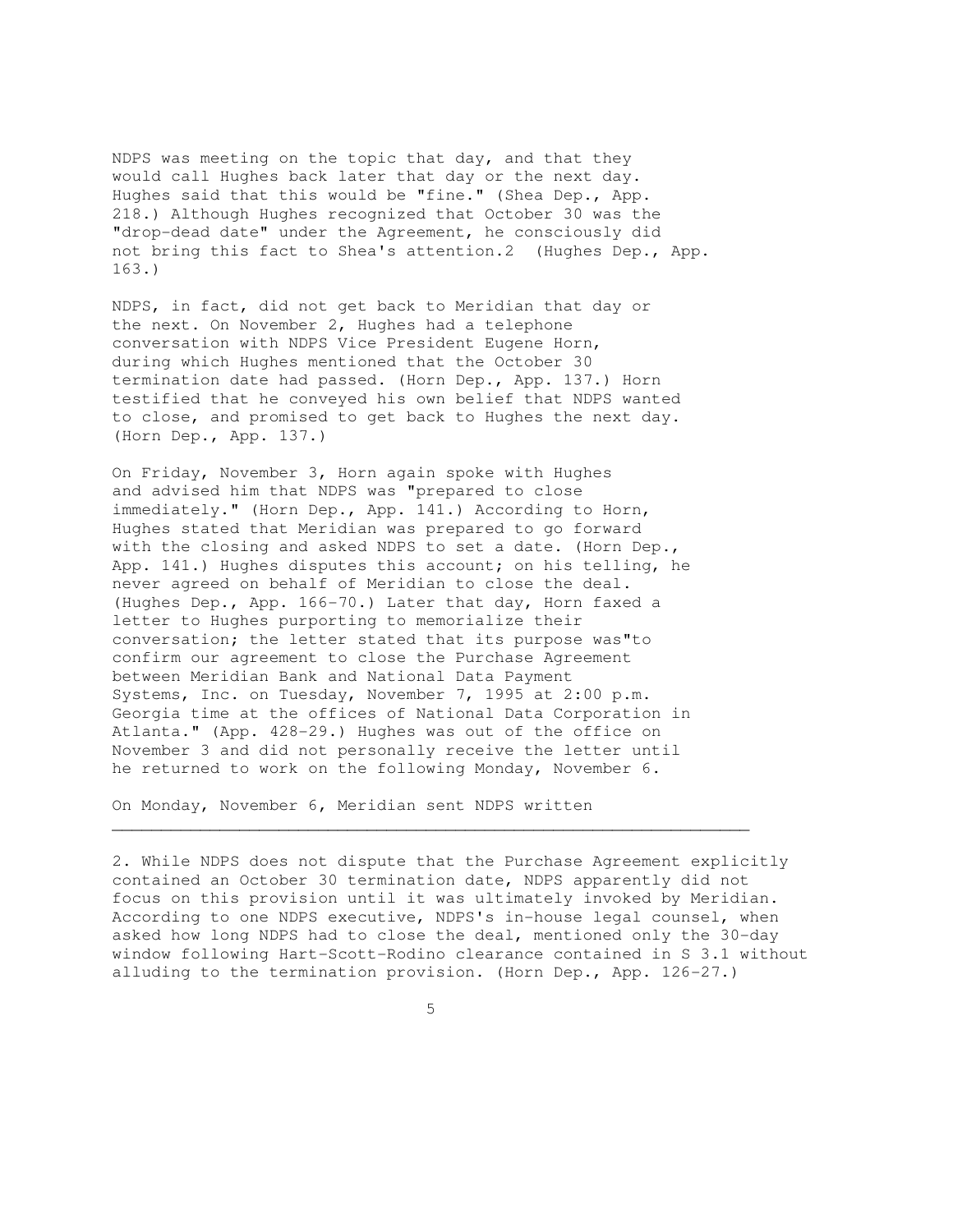notice that it was terminating the Agreement pursuant to S 11.1. NDPS notified Meridian that it considered the termination a breach of the Agreement, and filed suit in federal court.

NDPS raised two primary arguments: first, that Meridian had breached its obligation to use "best efforts" to consummate the transaction during the period before the termination date; and second, that Meridian impliedly waived its right to rely on the termination provisions after October 30, 1995. NDPS also brought a claim against CoreStates for tortious interference with the Purchase Agreement.

After discovery, both sides moved for summary judgment. The District Court granted summary judgment in favor of all defendants. See National Data Payment Sys., Inc. v. Meridian Bank, 18 F. Supp. 2d 543 (1998). NDPS then moved for reconsideration of the District Court's opinion and order, claiming the court had failed to rule on its "best efforts" claim. The District Court denied NDPS's motion, stating that it had considered and rejected the"best efforts" argument in its original opinion. NDPS appeals.

## II.

On appeal, NDPS challenges three of the District Court's rulings: (1) the grant of summary judgment in favor of Meridian on NDPS's "best efforts" claim; (2) the grant of summary judgment in favor of Meridian on NDPS's claim that Meridian waived its right to terminate the Purchase Agreement; and (3) the grant of summary judgment in favor of CoreStates on NDPS's tortious interference claim. Pennsylvania law governs all of these claims. We address each in turn.

## A.

NDPS first argues that Meridian breached the Purchase Agreement by failing to use its best efforts to effectuate a closing prior to the October 30 termination date. NDPS acknowledges that, once the October 30 date had passed, the termination option contained in S 11.1 superseded the

 $\sim$  6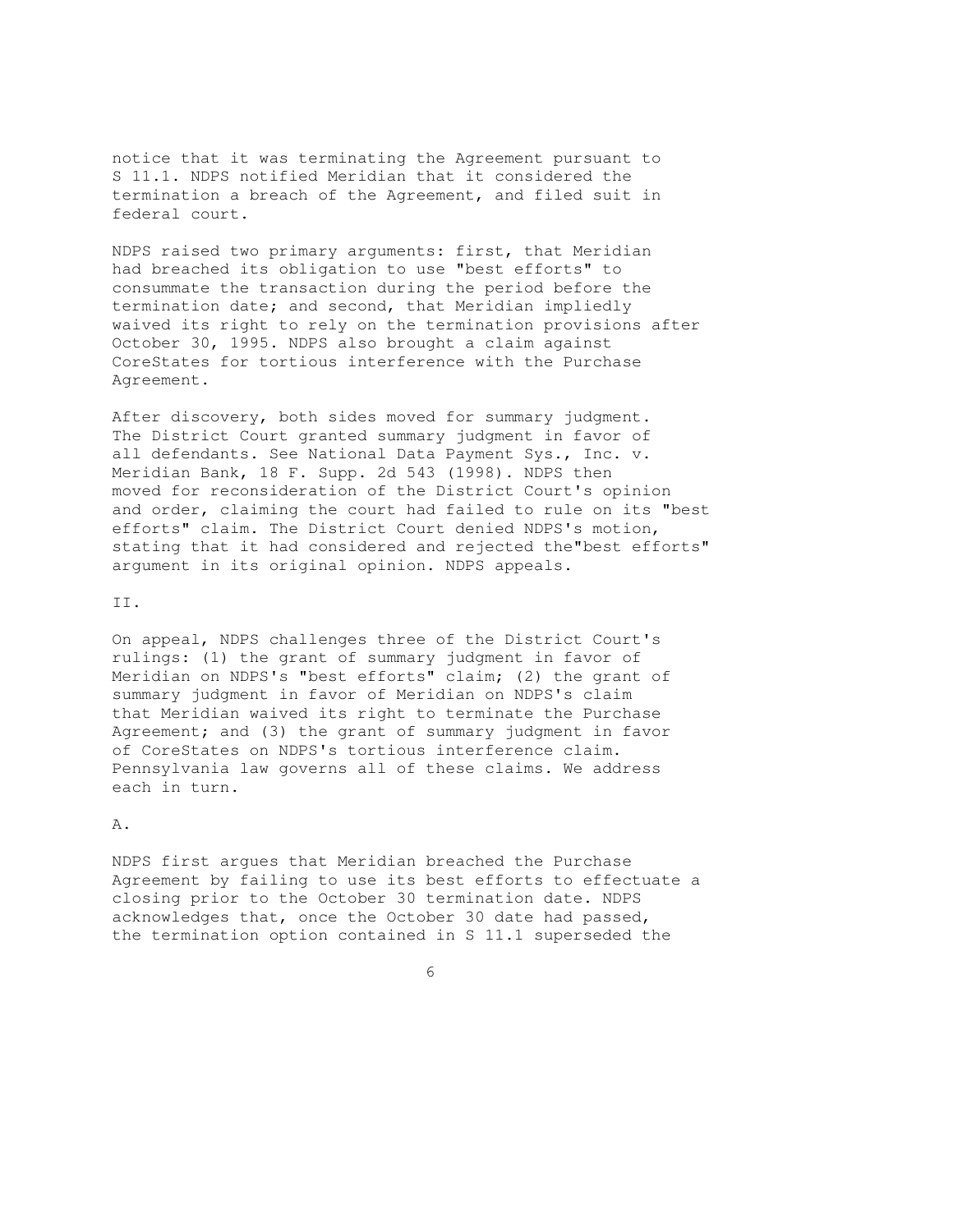best efforts obligation of S 3.1. Consequently, NDPS does not argue that Meridian's November 6 termination, in itself, breached the contractual best efforts duty. Rather, NDPS claims that Meridian breached the contract by its conduct prior to the October 30 "drop-dead" date. We reject this claim.

NDPS points to several specific actions which it claims breached Meridian's good faith obligation. First, NDPS alleges in general terms that Meridian decided "to align itself with CoreStates' desire to retain Meridian's Merchant Business" rather than to sell it to NDPS. Appellant's Br. 42. According to NDPS, this alignment gave rise to Meridian's "game plan" to let the clock run on the Purchase Agreement until the October 30 termination date had passed. Second, NDPS points to Meridian's participation in the October 26 conference call, during which NDPS alleges that CoreStates misrepresented certain facts concerning its business banking centers and processing of referrals. NDPS alleges that Meridian was aware of these misrepresentations and had a duty to call them to NDPS's attention. Finally, NDPS relies on Meridian executive Michael Hughes's conscious failure to mention the termination date during his October 30 phone conversation with an NDPS official.

The duty of best efforts "has diligence as its essence" and is "more exacting" than the usual contractual duty of good faith. 2 E. Allan Farnsworth, Farnsworth on Contracts, 383- 84 (2d ed. 1998). Notwithstanding this high standard, NDPS's allegations are insufficient as a matter of law to defeat the District Court's grant of summary judgment. Even if Meridian's actions constituted a default of its bestefforts obligation, NDPS has provided absolutely no evidence that, had Meridian's behavior been any different, a closing would have occurred by October 30. Indeed, the record clearly shows that the delay in closing was the result of NDPS's own evaluation procedures.

At the time of the October 26 conference call, NDPS had made no effort to schedule a closing before the October 30 termination date.3 Indeed, NDPS officials testified that they

3. We note that the paperwork and other legal formalities which typically accompany a closing in a transaction of this magnitude are often

 $\mathcal{L}_\mathcal{L} = \{ \mathcal{L}_\mathcal{L} = \{ \mathcal{L}_\mathcal{L} = \{ \mathcal{L}_\mathcal{L} = \{ \mathcal{L}_\mathcal{L} = \{ \mathcal{L}_\mathcal{L} = \{ \mathcal{L}_\mathcal{L} = \{ \mathcal{L}_\mathcal{L} = \{ \mathcal{L}_\mathcal{L} = \{ \mathcal{L}_\mathcal{L} = \{ \mathcal{L}_\mathcal{L} = \{ \mathcal{L}_\mathcal{L} = \{ \mathcal{L}_\mathcal{L} = \{ \mathcal{L}_\mathcal{L} = \{ \mathcal{L}_\mathcal{$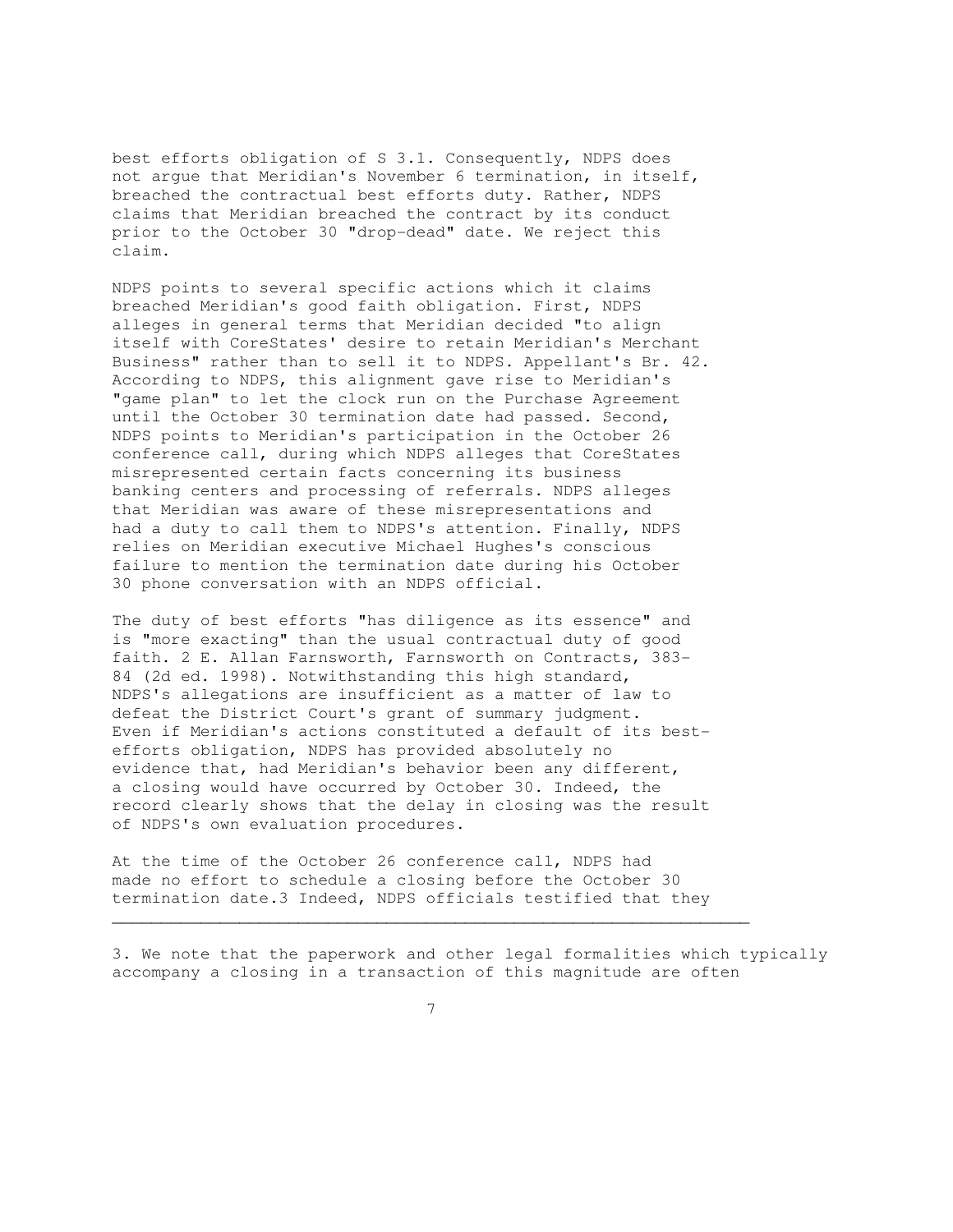had not "focused" on that date; rather, their sole concern was to secure closing before the end of the 30-day period following Hart-Scott-Rodino approval. Moreover, after the October 26 call, NDPS made no efforts to contact Meridian about the status of the closing. When Meridian's Hughes contacted NDPS on October 30 to inquire eabout its plans, NDPS responded that it still had not decided whether to go through with the deal or not. Although NDPS claimed that it would have a definite answer by the next day at the latest, it did not make its final decision to close until November 3, well after the termination date. By this time, Meridian's good faith obligation had been superseded by the Agreement's express termination option, and it was free to call off the deal at its discretion.

Any "game plan" that Meridian might have had to delay closing until after October 30 cannot be relevant to this appeal, because NDPS has presented no evidence that it would have closed by that date under any circumstances. NDPS's claim that its closing was delayed because it needed to reassess its position in light of CoreStates's representations does not change this fact. Even on the eve of the NDPS-Meridian-CoreStates conference call--a mere four days before the October 30 termination date--NDPS had made no attempt to schedule a closing, and NDPS does not suggest on appeal that it would have done so had the conference call not occurred.

Moreover, we believe that Meridian had no duty under the Agreement's best-efforts provision to remind NDPS of the approaching termination date. The October 30 termination provision was the subject of substantial negotiations during the Agreement's drafting, and it was explicitly spelled out on the face of the Agreement. NDPS is a sophisticated business party who was represented by inhouse and outside counsel throughout the events that are the subject of this lawsuit. NDPS was on notice of the termination date provision, and it cannot blame Meridian

substantial and time-consuming. NDPS admits that it had not scheduled a closing date as of October 26--four days before the termination date--and does not suggest that it could have been prepared to close prior to October 30.

 $\mathcal{L}_\mathcal{L} = \{ \mathcal{L}_\mathcal{L} = \{ \mathcal{L}_\mathcal{L} = \{ \mathcal{L}_\mathcal{L} = \{ \mathcal{L}_\mathcal{L} = \{ \mathcal{L}_\mathcal{L} = \{ \mathcal{L}_\mathcal{L} = \{ \mathcal{L}_\mathcal{L} = \{ \mathcal{L}_\mathcal{L} = \{ \mathcal{L}_\mathcal{L} = \{ \mathcal{L}_\mathcal{L} = \{ \mathcal{L}_\mathcal{L} = \{ \mathcal{L}_\mathcal{L} = \{ \mathcal{L}_\mathcal{L} = \{ \mathcal{L}_\mathcal{$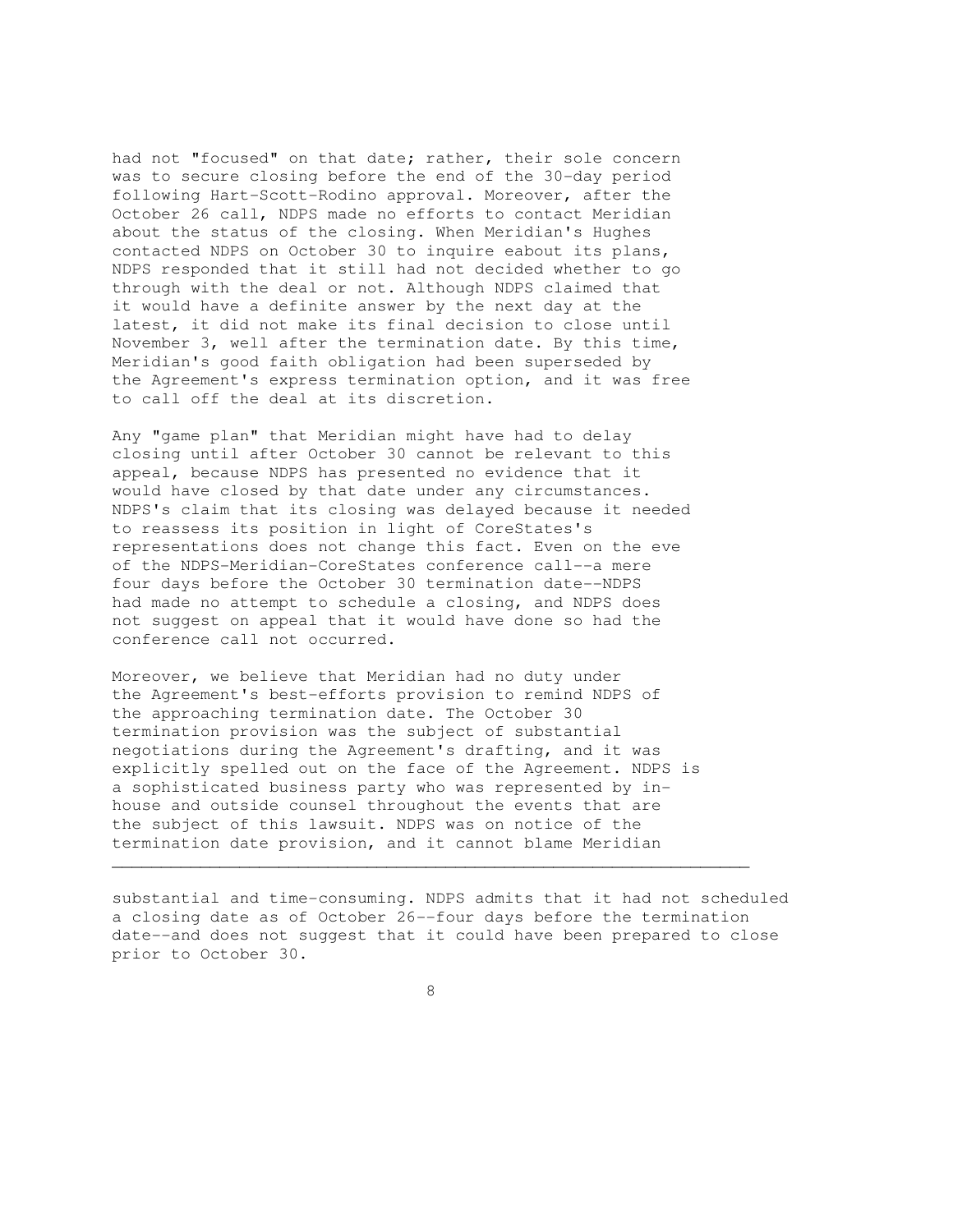for its failure to "focus" on this unambiguous clause in the contract.

B.

NDPS next argues that Meridian's course of conduct constituted an implied waiver of the termination date provision. In particular, NDPS relies on the October 30 conversation between Hughes and Shea, in which Shea indicated that NDPS would have an answer on October 31 as to its plans to close. Hughes replied that this would be "fine," which NDPS reads as a waiver of the October 30 deadline.

We reject this argument. As the District Court noted, the Agreement's no-oral-waiver clause "clearly and unequivocally indicates the intention of the parties that there be no modifications or waivers of the contract provisions except in a writing signed by both parties. The parties even provided that delay in exercising rights under the contract would not constitute a waiver of those rights." National Data, 18 F. Supp. at 548.

NDPS attempts to avoid the no-oral-waiver clause by recharacterizing its argument as an estoppel theory. To succeed on an estoppel claim under Pennsylvania law, however, NDPS must show that it was "misled and prejudiced" by Meridian's conduct. See 2101 Allegheny Assocs. v. Cox Home Video, Inc., 1991 WL 225008, \*9 (E.D. Pa. Oct. 29, 1991) (quoting Consolidated Rail Corp. v. Delaware & H.R. Co., 569 F. Supp. 25, 29-30 (E.D. Pa. 1983)). "As a general rule, mere silence or inaction is not a ground for estoppel unless there is a duty to speak or act." 2101 Allegheny, 1991 WL 225008 at \*10 (quoting Farmers Trust Co. v. Bomberger, 523 A.2d 790, 794 (Pa. Super. 1987)).

In this case, NDPS could not have been prejudiced by Meridian's statement that a response by October 31 would be "fine." Even if NDPS had reasonably relied on this representation, the record shows that it did not, in fact, respond to Meridian on October 31. Rather, it waited until November 3 to propose a closing. At most, Hughes's statement would have estopped Meridian from exercising its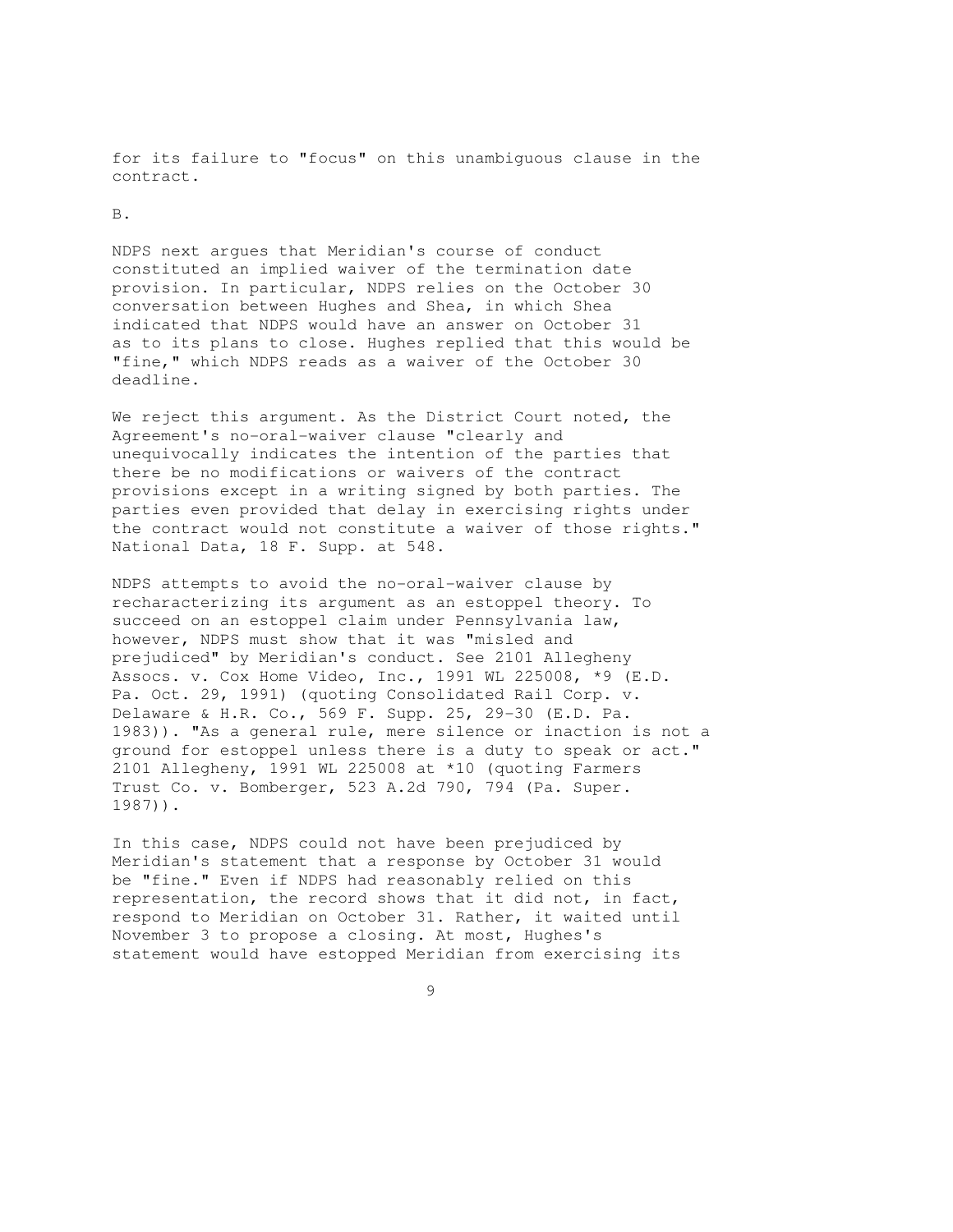termination right on October 31; it could not have bound them until November 3.

Meridian's principal case, Cohen v. Weiss, 51 A.2d 740, 742-43 (Pa. 1947), is inapposite. Cohen dealt with a sale-ofproperty contract which contained a termination provision similar to the one at issue here. The buyer attempted to contact the seller on the termination date to arrange a closing three days after that date. The seller, however, did not respond to this request and instead delayed his decision until the next day so that he could exercise the termination option. Throughout, the seller used the pretext of his son's illness to induce the buyer into believing that his mind was not on the transaction. The Pennsylvania Supreme Court found that the seller was estopped from terminating because his delay and deceit functioned" `as a trap' to put the purchaser `off his guard.' " Id. at 743.

In the present case, in contrast, NDPS never made a concrete request to close prior to the termination date; nor was there any affirmative misrepresentation by Meridian. The facts before us are more analogous to New Eastwick Corp. v. Philadelphia Builders Eastwick Corp., 241 A.2d 766 (Pa. 1968), where the Pennsylvania Supreme Court held that a party who merely remained silent and allowed a termination date to pass without comment was not estopped from exercising its termination option. Here, as in New Eastwick, Meridian's mere inaction "can in no way be said to give [the appellant] permission to ignore the then existing terms of that contract." Id. at 769.

C.

Finally, NDPS appeals the District Court's grant of summary judgment in favor of CoreStates on the tortious interference with contract relations claim. The District Court found that CoreStates was privileged to influence Meridian's contract because it was a prospective purchaser of Meridian with a substantial financial interest in the deal.

Under Pennsylvania law, "[t]he tort of inducing breach of contract . . . is defined as inducing or otherwise causing a third person not to perform a contract with another . . . without a privilege to do so." Glazer v. Chandler, 200 A.2d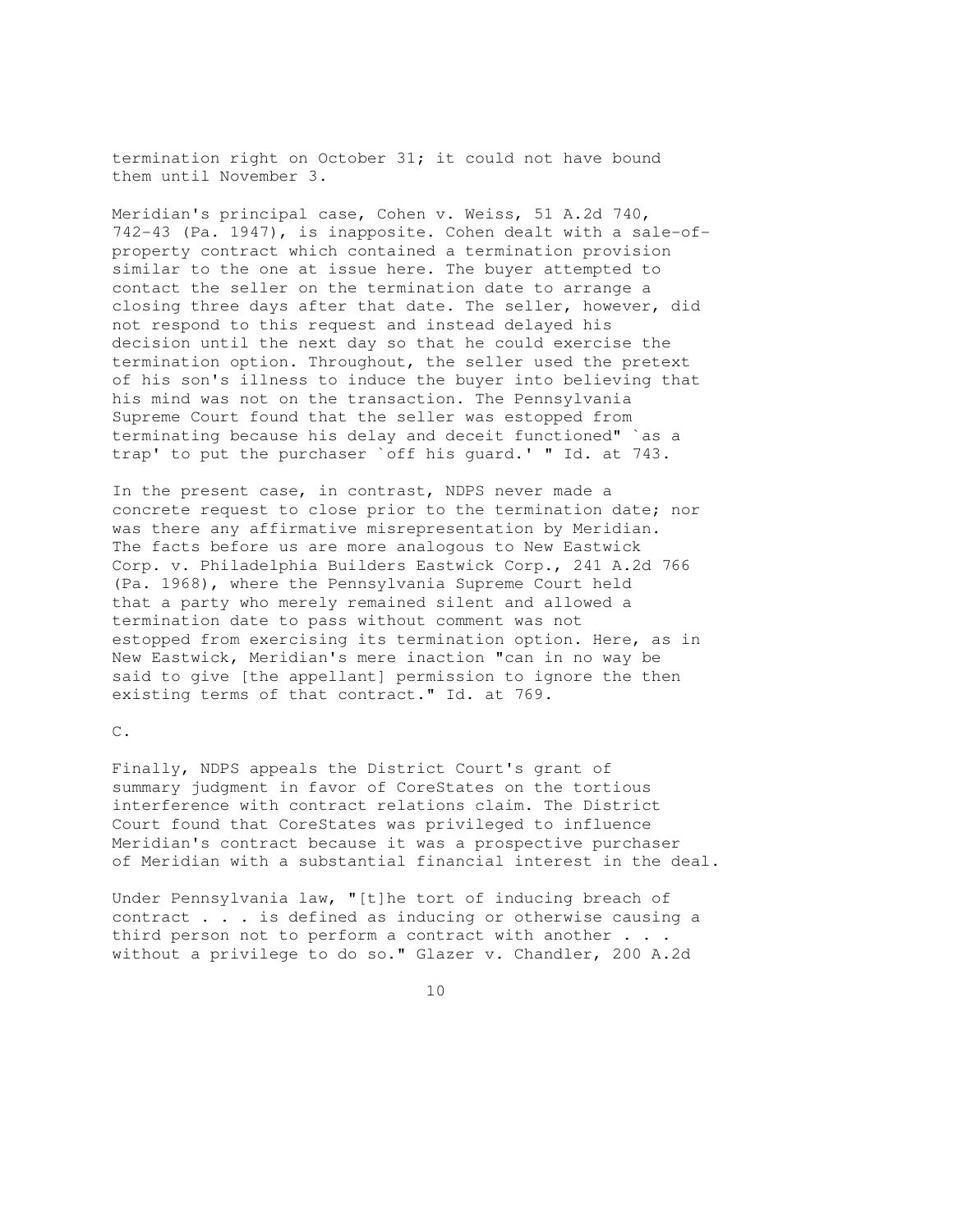416, 418 (Pa. 1964). A number of federal courts, construing Pennsylvania law, have held that a corporate parent or prospective corporate parent is privileged to interfere with the contractual relations of its subsidiary. In Green v. Interstate United Management Services Corp., 748 F.2d 827 (3d Cir. 1984), a parent corporation instructed its whollyowned subsidiary not to sign a lease after an appraiser opined that the contract was a bad bargain. This Court found that the interference was privileged due to the parent's interest in preventing the dissipation of its subsidiary's assets. Similarly, in Advent Systems Limited v. Unisys Corp., 925 F.2d 670, 673 (3d Cir. 1991), we noted that a prospective purchaser's "interest in thefinancial stability of its subsidiary and the need to avoid a situation where the two would be working at cross-purposes justified the disruption" of pending contract negotiations with a third party. In Mercier v. ICH Corp., 1990 WL 107325 (E.D. Pa. July 25, 1990), relied on by the court below, the District Court extended this reasoning to interference by a prospective corporate purchaser. In Mercier, the defendant ICH planned to buy Tenneco's Philadelphia Life subsidiary. Prior to the purchase, Tenneco and plaintiff Mercier agreed to various severance conditions relating to Mercier's employment at Philadelphia Life. On ICH's urging, however, Tenneco decided not to follow through with the agreedupon severance package and Mercier sued for tortious interference. The District Court granted summary judgment in favor of ICH, noting that "[b]ecause ICH had expressed its intention to acquire Philadelphia Life from Tenneco, it was privileged to influence the severance contract Tenneco offered to Mercier, relating to his continued employment or termination by Philadelphia Life." Id. at \*15.

These cases support the District Court's conclusion that CoreStates, as a prospective purchaser of Meridian, was privileged to influence Meridian's contract obligations. This conclusion is bolstered by the fact that CoreStates expressed its intention to remain in the merchant credit processing business--an undertaking that would place it "at cross-purposes" with Meridian's sale of its own merchant business assets. See Advent Sys., 925 F.2d at 673.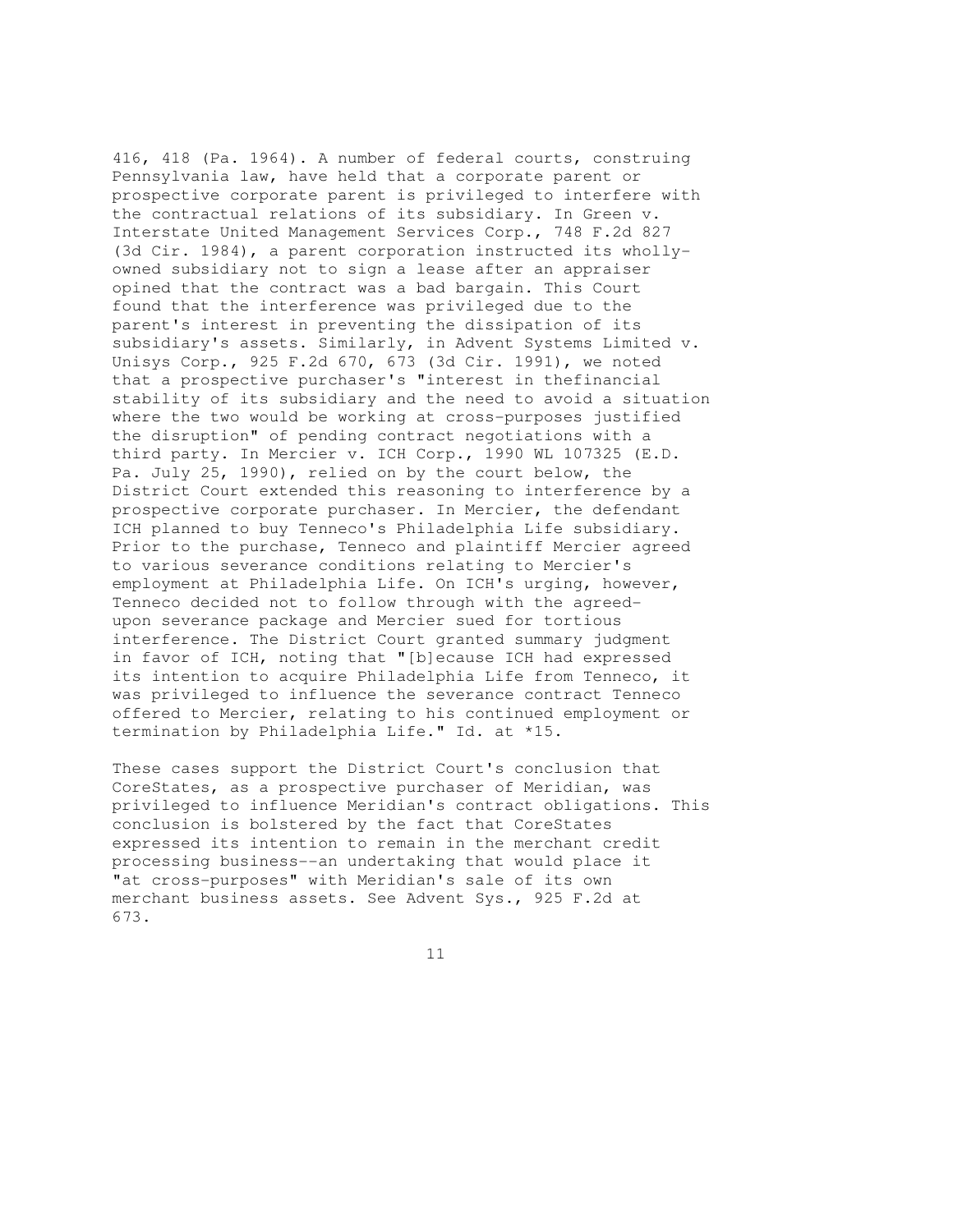We note, however, that a recent decision by the Pennsylvania Superior Court has embraced a narrower version of the corporate parent privilege than was explicated in the above-cited cases. See Shared Comm. Servs. of 1800-80 JFK Boulevard, Inc. v. Bell Atlantic Properties, Inc., 692 A.2d 570 (Pa. Super. 1997). The Shared Communications court distinguished Advent Systems and Green, noting that in those cases, the parent's privilege to interfere was based upon its interest in preventing the waste of the subsidiary's corporate assets. See id. at 575. The court found it significant that

> In neither of those cases did the corporate parent instruct the subsidiary to abrogate contractual relations with a third party in order to commence those same relations with another subsidiary of the same corporate parent. In neither of those cases did the corporate parent instruct the subsidiary to ignore its contractual relations with a third party and surreptitiously provide services to a corporate"sibling" which the subsidiary was contractually bound to deliver to a third party.

Id. It went on to conclude that when the interference is "not to prevent asset dissipation, but rather, to help[the parent] to aggrandize," there is no privilege. Id.

As Shared Communications indicates, the exact scope of the corporate parent privilege is unclear, and the Pennsylvania Supreme Court has not yet spoken on this issue. We need not resolve this difficult question, however, because CoreStates offers a second basis for its privilege, which we find independently dispositive.

Under the Restatement (Second) of TortsS 768,

 One who intentionally causes a third person . . . not to continue an existing contract terminable at will does not interfere improperly with the other's relation if:

 (a) the relation concerns a matter involved in the competition between the actor and another and

(b) the actor does not employ wrongful means and

 (c) his action does not create or continue an unlawful restraint of trade and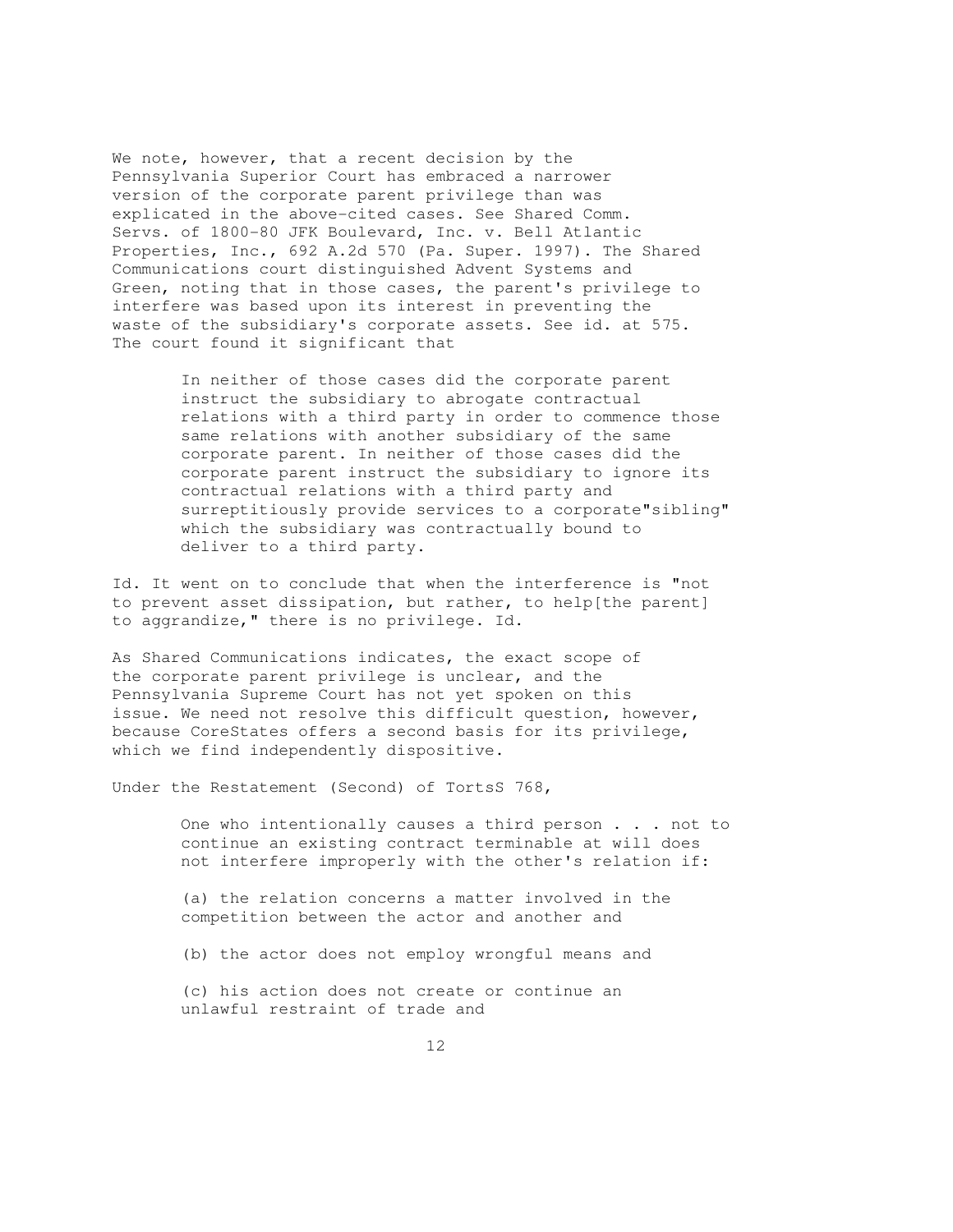(d) his purpose is at least in part to advance his interest in competing with the other.

See Gilbert v. Otterson, 550 A.2d 550, 554 (Pa. Super. 1988) (recognizing Pennsylvania's adoption of S 768). Because the Purchase Agreement was terminable at will (by virtue of the October 30 termination date) when Meridian opted to pull out, S 768 applies to this case.

CoreStates clearly was a competitor with NDPS in the merchant credit card business; it acted to advance its own business; and there is no allegation that its interference created any unlawful restraint of trade. The determinative question, then, is whether CoreStates "employ[ed] wrongful means." Although the Pennsylvania Supreme Court has not yet supplied a definition of wrongful means, this Court recently noted that a number of jurisdictions have interpreted the section "to require independently actionable conduct on the part of the defendant." Brokerage Concepts, Inc. v. U.S. Healthcare, Inc., 130 F.3d 494, 531 (3d Cir. 1998) (citing DP-Tek, Inc. v. AT&T Global Information Solutions Co., 100 F.3d 828, 833-35 (10th Cir. 1996)). See also Amerinet, Inc. v. Xerox Corp., 972 F.2d 1483, 1507 (8th Cir. 1992) ("wrongful means" is "conduct which is itself capable of forming the basis for liability of the actor"); Briner Elec. Co. v. Sachs Elec. Co., 680 S.W.2d 737, 741 (Mo. App. 1984) (same).

This "independently actionable" approach is borne out by the commentary to S 768. Comment (e) states that "wrongful means" includes "predatory means . . . physical violence, fraud, civil suits[,] criminal prosecutions, [and] exerting a superior power in affairs unrelated to their competition." Restatment (Second) of Torts S 768, cmt. e. Each of these enumerated activities would itself be independently actionable under the laws of torts or unfair competition. Based on these factors, we believe that Pennsylvania would follow the "independently actionable" approach for S 768 claims.

Because the conduct of which NDPS complains was not independently actionable, CoreStates is protected by the competitor's privilege. Taking all facts in the light most favorable to NDPS, we conclude that CoreStates, at most,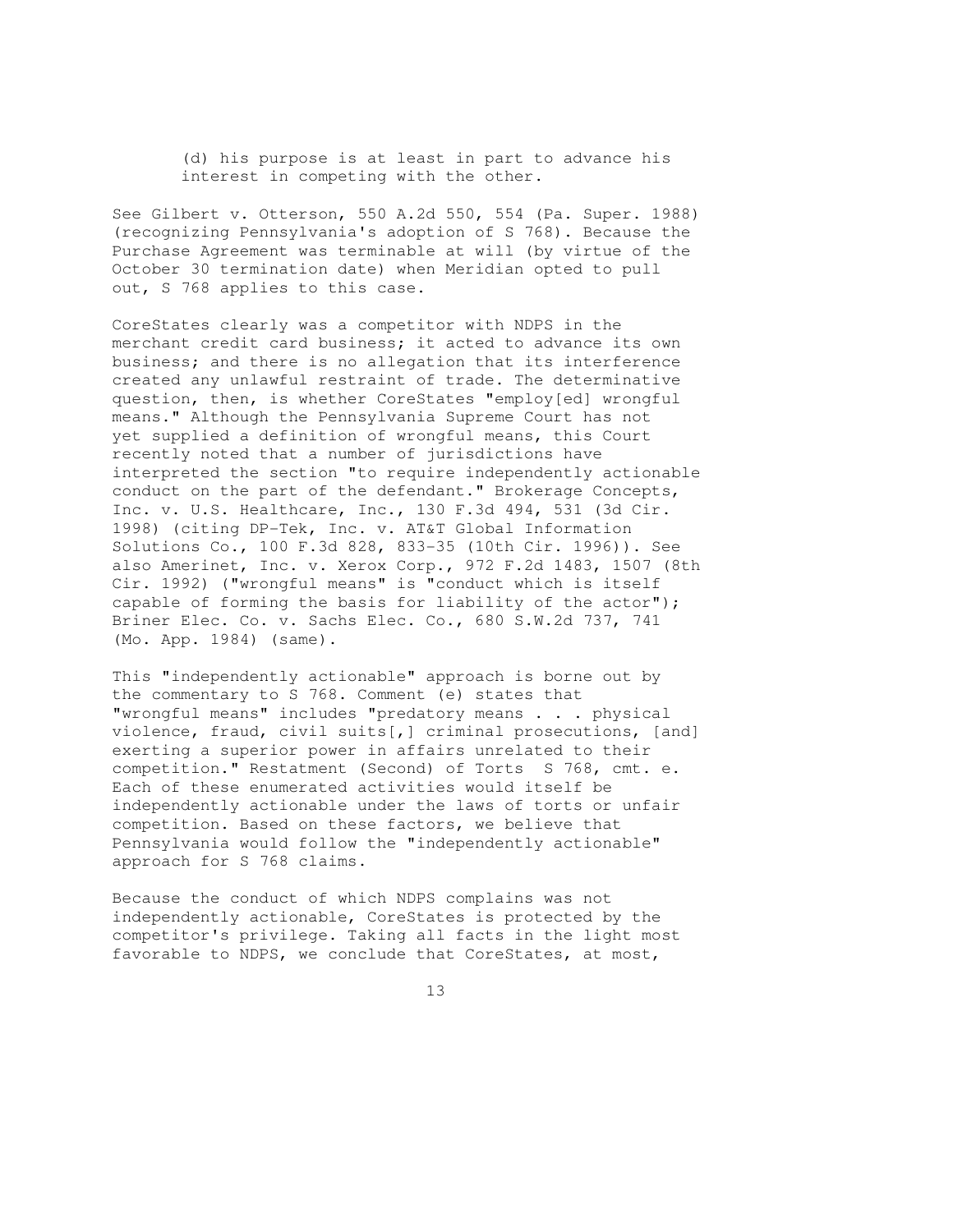overstated its future ability to compete with NDPS through its network of business banking centers. NDPS relies primarily on the following statements by CoreStates' Kaplan during the October 26 conference call, as recounted by Meridian Vice President Chris Bucolo:

> [H]e said things like, we're building a network of business banking centers that aren't branches, and that's where all of our leads are going to get generated. So even if it says we're going to get branch referrals in the agreement, most of our leads aren't even going to go through the branches. They're going to come through these business banking centers that we're building. He said, look, you guys just aren't going to get the value out of the deal.

(Bucolo Dep., App. 67.) Bucolo further testified that after the call, CoreStates admitted to him that they had"only a couple" business banking centers in place. (Bucolo Dep., App. 68.)

These allegations are insufficient as a matter law to establish independently actionable fraud. A statement as to future plans or intentions is not fraudulent under Pennsylvania law unless it knowingly misstates the speaker's true state of mind when made. See College Watercolor Group, Inc. v. William H. Newbauer, Inc. , 360 A.2d 200, 206 (Pa. 1976). Here, NDPS has presented no evidence to indicate that CoreStates did not, in fact, plan to build an extensive network of banking centers, even if they were not in existence at the time of the October 26 conference call. Because CoreStates' representations did not constitute independently actionable fraud, and because CoreStates has satisfied all of the other requirements of Restatement S 768, it was privileged and therefore protected for liability for tortious interference with contractual relations.

III.

For the foregoing reasons, the judgment of the District Court is affirmed.